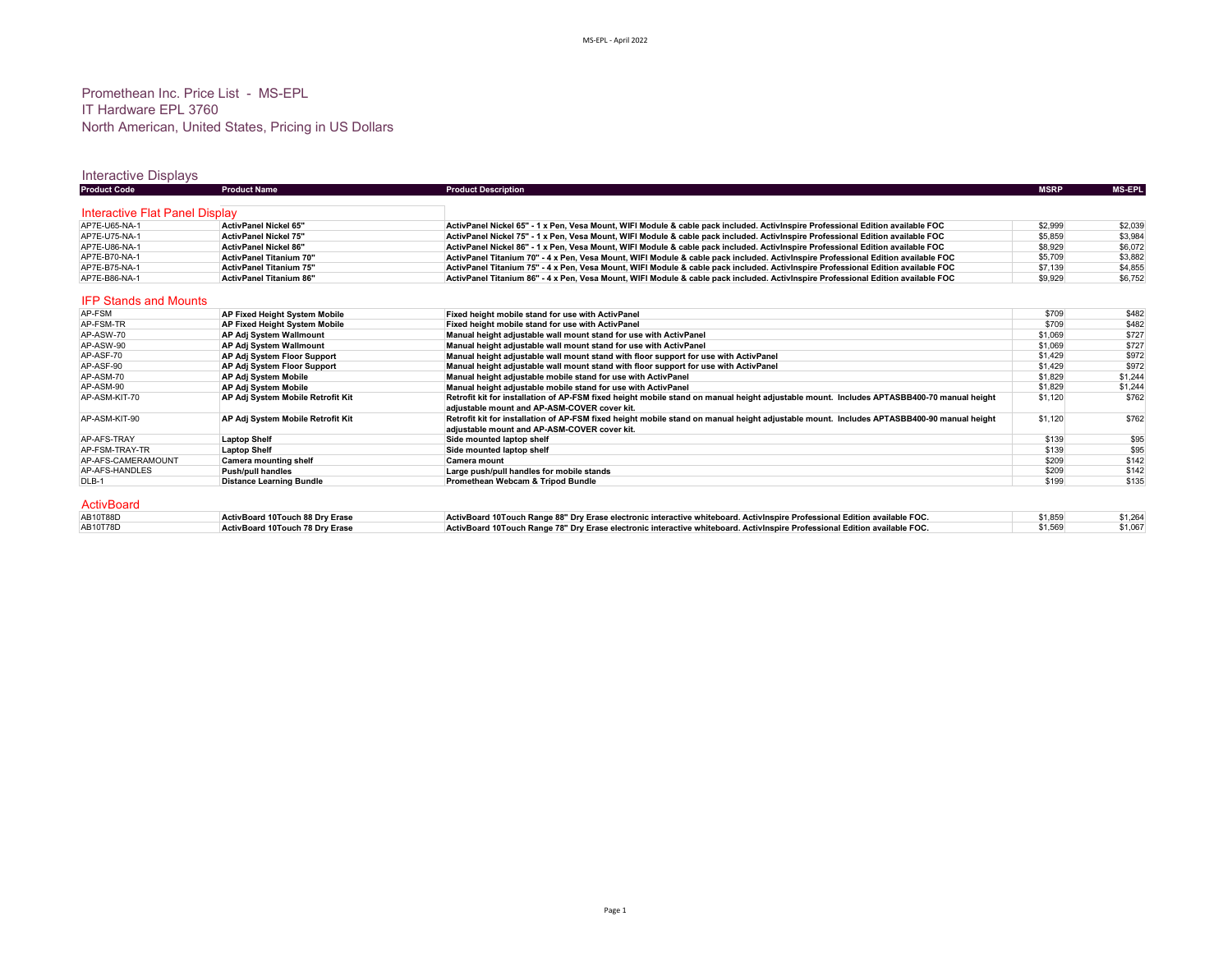| <b>ActivBoard Upgrades &amp; Accessories</b><br><b>Product Name</b> |                                                                                                                                                                                       |             |               |
|---------------------------------------------------------------------|---------------------------------------------------------------------------------------------------------------------------------------------------------------------------------------|-------------|---------------|
|                                                                     | <b>Product Description</b>                                                                                                                                                            | <b>MSRP</b> | <b>MS-EPL</b> |
|                                                                     |                                                                                                                                                                                       |             |               |
|                                                                     |                                                                                                                                                                                       |             |               |
| Mount Upgrade Kit - UST                                             | ActivBoard Mount with DLP ultra short throw projector - Wallbox not included. For use with both current and previous versions of 64", 78", 87",<br>88", 95" ActivBoard & ActivWall 88 | \$2,279     | \$1,550       |
| <b>ActivBoard Upgrades &amp; Accessories</b>                        |                                                                                                                                                                                       |             |               |
| ActivBoard Projector Upgrade Kit                                    |                                                                                                                                                                                       |             |               |
| AB Mobile V4 Stand Retrofit Kit UST-P2                              | Retrofit kit for installation of UST-P2 projector on V4 (EST) mobile stand. Includes UST-P2 projector and ABMS-UST2                                                                   | \$2.859     | \$1,944       |
| AB Fixed-Adjustable V3 Stand Retrofit Kit UST-P2                    | Retrofit kit for installation of UST-P2 projector on V3 Fixed and Adjustable stands. Includes UST-P2 projector and UST2-Plate                                                         | \$2,139     | \$1,455       |
| AB Fixed-Adiustable V4 Stand Retrofit Kit UST-P2                    | Retrofit kit for installation of UST-P2 projector on V4 Fixed and Adjustable stands. Includes UST-P2 projector and ABAFS-UST-KIT                                                      | \$2,209     | \$1,502       |
|                                                                     |                                                                                                                                                                                       |             |               |
| Promethean ActivSoundBar                                            | Promethean ActivSoundBar - For use with current versions of ActivBoard Touch & ActivPanel Range. Mounting brackets included.                                                          | \$219       | \$149         |
|                                                                     |                                                                                                                                                                                       |             |               |
| <b>Product Name</b>                                                 | <b>Product Description</b>                                                                                                                                                            | <b>MSRP</b> | <b>MS-EPL</b> |
|                                                                     |                                                                                                                                                                                       |             |               |
| <b>Promethean Chromebox</b>                                         | <b>Promethean Chromebox</b>                                                                                                                                                           | \$499       | \$339         |
| Promethean OPS-M (no OS preinstalled)                               | Open Pluggable Specification Mini PC (No OS preinstalled) for use with ActivPanels                                                                                                    | \$1,499     | \$1,019       |
| OPS-M i5 Win                                                        | Open Pluggable Specification Mini PC with Windows i5                                                                                                                                  | \$1,709     | \$1,162       |
| OPS-M i7 Win                                                        | Open Pluggable Specification Mini PC with Windows i7                                                                                                                                  | \$2.149     | \$1,461       |
|                                                                     | ActivBoard Mount System - Ultra Short Throw Upgrade Kit                                                                                                                               |             |               |

Notes

\* Pricing applies to 48 contiguous US States only.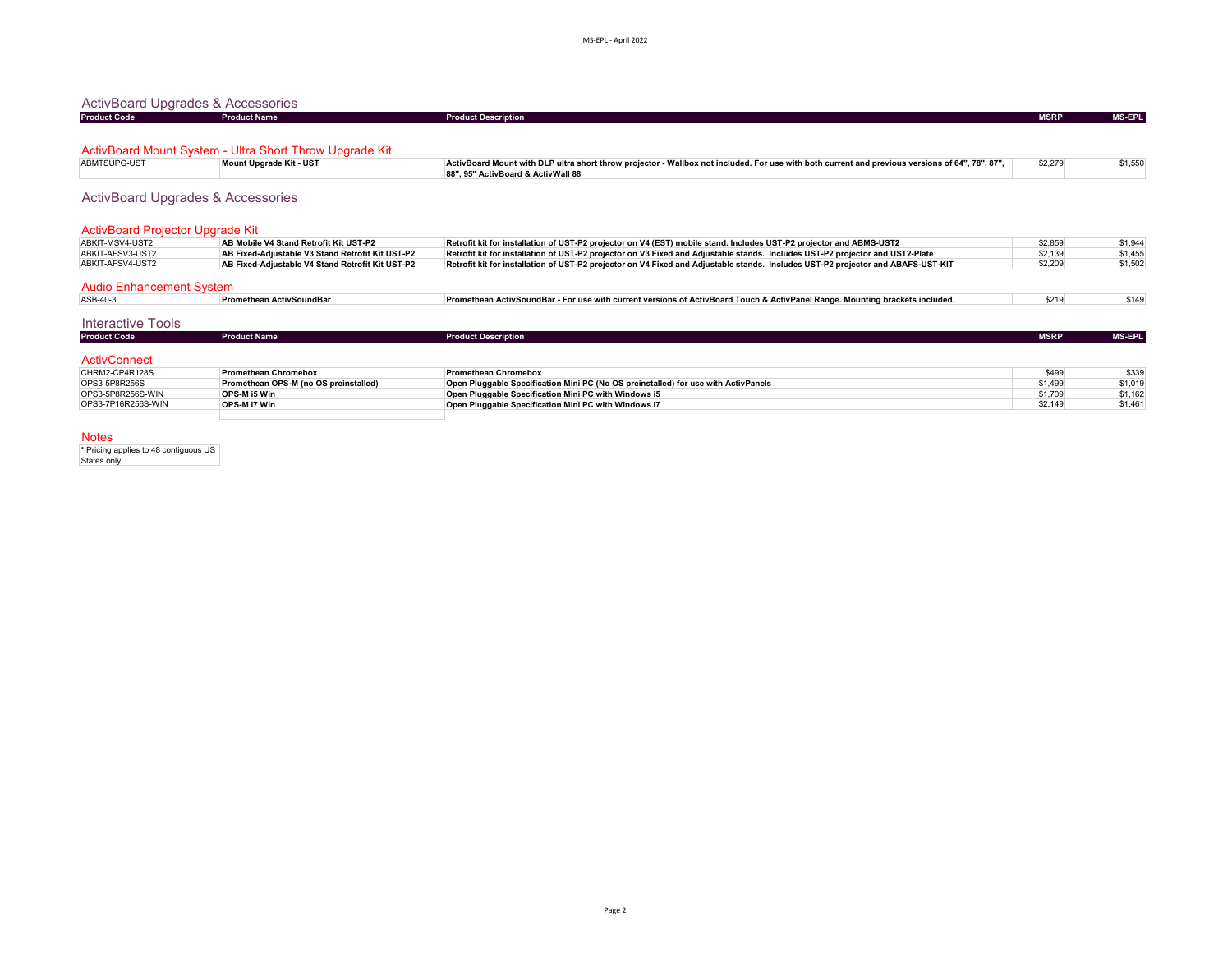### Promethean Academy Professional Development

| <b>Product Code</b> | <b>Product Name</b>          | <b>Product Description</b>              | <b>MSRP</b> | <b>MS-EPL</b>    |
|---------------------|------------------------------|-----------------------------------------|-------------|------------------|
| PROFDEV             | Onsite Face to Face-Full Day | Onsite Face to Face Training - Full Day | \$2,859     | 21011<br>+¤.,ו ر |
| PROFDEV-VIR         | <b>Virtual Training</b>      | <b>Virtual Training</b>                 | \$709       | \$482            |

#### Radix Device Management

| <b>Product Code</b> | <b>Product Name</b> | <b>Product Description</b>                          | <b>MSRP</b> | <b>MS-EPL</b> |
|---------------------|---------------------|-----------------------------------------------------|-------------|---------------|
| RADIX-1YR           | Radix 1 Year        | Radix VISO premium device management 1 year License | \$35        | \$24          |
| RADIX-2YR           | Radix 2 Years       | Radix VISO premium device management 2 year License | \$64        | \$43          |
| RADIX-3YR           | Radix 3 Years       | Radix VISO premium device management 3 year License | \$89        | \$61          |
| RADIX-4YR           | Radix 4 Years       | Radix VISO premium device management 4 year License | \$113       | \$77          |
| RADIX-5YR           | Radix 5 Years       | Radix VISO premium device management 5 year License | \$135       | \$92          |

#### Promethean ActivCare Support and Warranty

| <b>Product Code</b>               | <b>Product Name</b>                | <b>Product Description</b>                                                                      | <b>MSRP</b> | <b>MS-EPL</b> |
|-----------------------------------|------------------------------------|-------------------------------------------------------------------------------------------------|-------------|---------------|
|                                   |                                    |                                                                                                 |             |               |
| <b>Advanced Replacement Cover</b> |                                    |                                                                                                 |             |               |
| ABT5YRARC                         | <b>ActivBoard Touch 5 Year ARC</b> | ActivBoard Touch range - Enhancement, Advanced Replacement Cover, 5 Years                       | \$169       | \$115         |
| APL5YRARC                         | ActivPanel (Large) 5 Year ARC      | ActivPanel Large (size 80"+) - Extension, Advanced Replacement Cover, 5 years                   | \$329       | \$224         |
| APM5YRARC                         | ActivPanel (Medium) 5 Year ARC     | ActivPanel Medium (size up to & including 79") - Extension. Advanced Replacement Cover, 5 years | \$219       | \$149         |
| PRJ5YRARC                         | <b>Projector 5 Year ARC</b>        | Projector range - Extension & Enhancement. Advanced Replacement Cover, 5 years                  | \$109       | \$74          |
|                                   |                                    |                                                                                                 |             |               |
|                                   |                                    |                                                                                                 |             |               |
| <b>Onsite Support</b>             |                                    |                                                                                                 |             |               |
| ABT5YROSS                         | <b>ActivBoard Touch 5 Year OSS</b> | ActivBoard Touch range - Enhancement, On Site Support, 5 Years                                  | \$429       | \$292         |
| APM5YROSS-B                       | ActivPanel-B (Medium) 5 Year OSS   | ActivPanel Medium (for Titanium IFPs up to 80") - Extension, On Site Support, 5 years           | \$359       | \$244         |
| APM5YROSS-U                       | ActivPanel-U (Medium) 5 Year OSS   | ActivPanel Medium (for Nickel IFPs up to 80") - Extension. On Site Support, 5 years             | \$359       | \$244         |
| APL5YROSS-B                       | ActivPanel-B (Large) 5 Year OSS    | ActivPanel Large (for Titanium IFPs bigger than 80") - Extension. On Site Support, 5 Years      | \$539       | \$367         |
| APL5YROSS-U                       | ActivPanel-U (Large) 5 Year OSS    | ActivPanel Large (for Nickel IFPs bigger than 80") - Extension, On Site Support, 5 Years        | \$539       | \$367         |

#### Notes

| $\frac{1}{2}$ OSS available in 48 contiguous US |  |  |
|-------------------------------------------------|--|--|
| states                                          |  |  |
| Please refer to Warranty at a Glance            |  |  |
| Matrix for applicable countries                 |  |  |

PRJ5YROSS **Projector 5 Year OSS Projector 5 Year OSS** \$289 \$197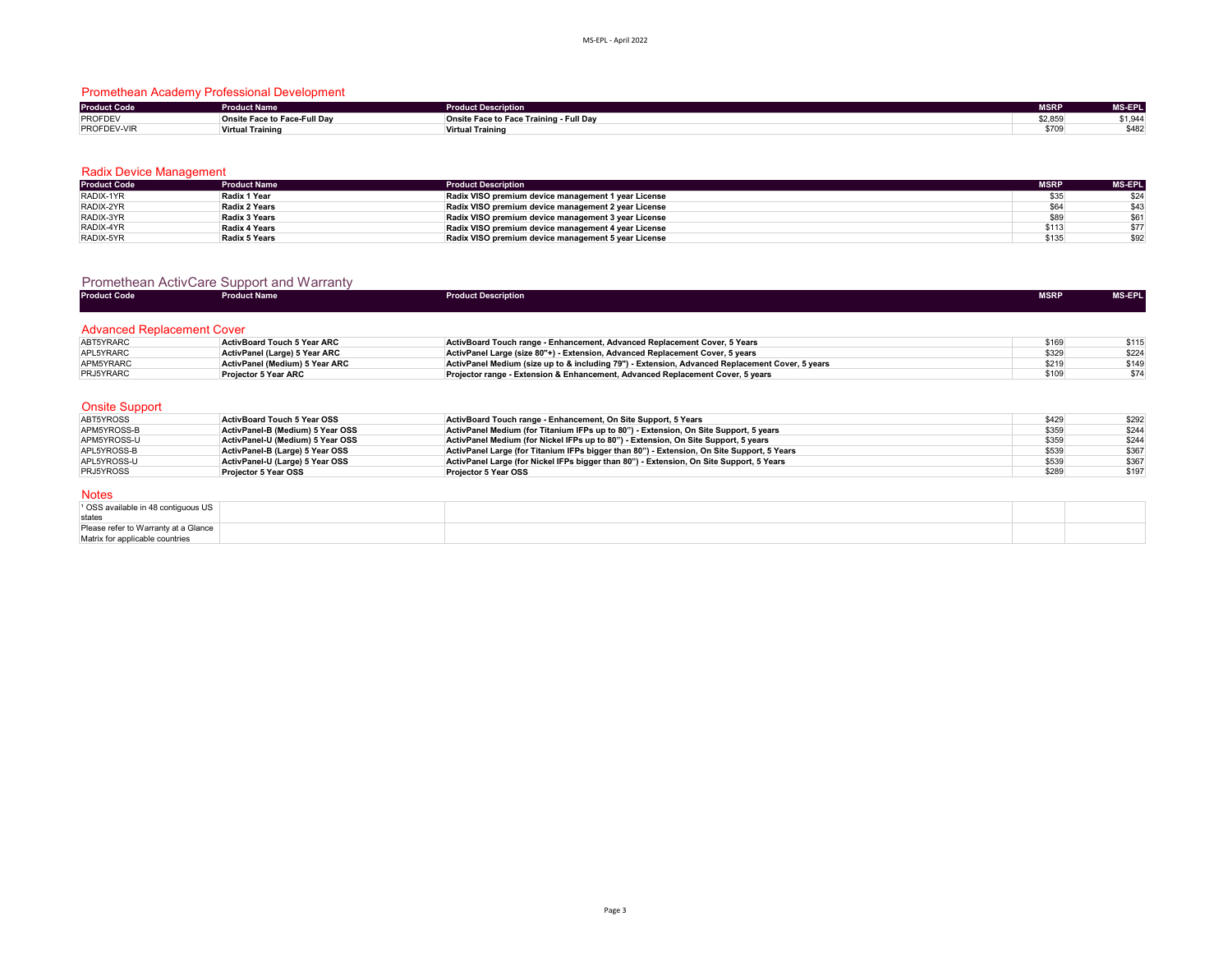### Spares and Peripherals

| <b>Product Code</b>                    | <b>Product Name</b>                 | <b>Product Description</b>                                                                                                                | <b>MSRP</b> | <b>MS-EPL</b>    |
|----------------------------------------|-------------------------------------|-------------------------------------------------------------------------------------------------------------------------------------------|-------------|------------------|
|                                        |                                     |                                                                                                                                           |             |                  |
| <b>Interactive Display Spares</b>      |                                     |                                                                                                                                           |             |                  |
| ACON1-G-REMOTE                         | <b>ActivConnect G-Series</b>        | <b>ActivConnect G-Series collaboration device</b>                                                                                         | \$20        |                  |
| AP-REMOTE-CONTROL                      | <b>ActivPanel Remote</b>            | Remote control for ActivPanel versions 5-6 & i-Series                                                                                     | \$12        | $$14$<br>$$8$    |
| APT2-REMOTE                            | <b>ActivPanel Touch Remote</b>      | Remote control for ActivPanel Touch - For use with versions 1-3                                                                           | \$19        | $\frac{$13}{$6}$ |
| AP-ACC-HOLDER                          | <b>ActivPanel Accessory Holder</b>  | ActivPanel Accessory Holder for AP5/AP6                                                                                                   | \$9         |                  |
| AP-ERASER                              | <b>ActivPanel Eraser</b>            | <b>ActivPanel Eraser for AP5/AP6</b>                                                                                                      | \$9         | \$6              |
| AP-WIFI-A                              | Wi-Fi Module V7 Nickel & Cobalt     | Wi-Fi Module for ActivPanel V7 Nickel & Cobalt                                                                                            | \$56        | \$38             |
| AP-WIFI-BC                             | Wi-Fi Module V7 Titanium            | Wi-Fi Module for ActivPanel V7 Titanium                                                                                                   | \$70        | \$48             |
| AP7-ERASER-B                           | <b>ActivPanel V7 Eraser</b>         | <b>Eraser for ActivPanel V7 Titanium</b>                                                                                                  | \$29        | \$20             |
|                                        |                                     |                                                                                                                                           |             |                  |
| Installation Items                     |                                     |                                                                                                                                           |             |                  |
| ASB-40-2-BRKT-KIT                      | ASB-40 Upgrade Bracket Kit          | For use with ASB-40 when mounting on an ActivBoard 10T or V5 70" panel. Not required to be purchased seperately for ActivPanel 75"+       | \$8         |                  |
| DR-5762064                             | Wall hanging bracket 300/300 Pro    | Wall hanging bracket kit for 300 & 300 Pro Range ActivBoard - Contains 4 brackets                                                         | \$19        | $$5$<br>$$13$    |
| AB10T-ADJ-BRKT                         | <b>AB10T Lower Bracket</b>          | Lower bracket kit (x2 brackets) - needed when upgrading to a 10T board for use with Fixed, Adjustable and Mobile stands - not required to | \$5         | \$3              |
|                                        |                                     | upgrade mount systems                                                                                                                     |             |                  |
| AB-TOUCH-BRKT-KIT                      | <b>ActivBoard Touch Bracket Kit</b> | ActivBoard Touch Bracket Kit (Touch Boards Only)                                                                                          | \$19        | \$13             |
|                                        |                                     |                                                                                                                                           |             |                  |
| <b>Audio Enhancement System Spares</b> |                                     |                                                                                                                                           |             |                  |
|                                        |                                     |                                                                                                                                           |             |                  |

| $ASR-40-P$ | Contro<br>. | ActivecuadDor<br>control fo.<br>----<br>$\cdots$ | $\sim$ |  |
|------------|-------------|--------------------------------------------------|--------|--|
|            |             |                                                  |        |  |

# Spares and Peripherals

| <b>Product Code</b>      | <b>Product Name</b>           | <b>Product Description</b>                                                                                                                                               | <b>MSRP</b> | MS-EPL |
|--------------------------|-------------------------------|--------------------------------------------------------------------------------------------------------------------------------------------------------------------------|-------------|--------|
| Pens                     |                               |                                                                                                                                                                          |             |        |
| PEN4NIBS2-100            | <b>ActivPen 4 nibs</b>        | Pack of 100 nibs for ActivPen 4 with manufacturing date stamp of 11 October 2010 onwards                                                                                 | \$179       | \$122  |
| PEN4NIBS-100             | <b>ActivPen 4 nibs</b>        | Pack of 100 nibs for ActivPen 4 with manufacturing date stamp of 10 October 2010 or earlier                                                                              | \$179       | \$122  |
| AW-TEACHER-PEN           | <b>AW Teacher Pen</b>         | ActivWall Teacher Pen - For use with all variants of ActivWall                                                                                                           | \$49        | \$33   |
| AW-STUDENT-PEN-1         | <b>AW Student Pen 1</b>       | ActivWall Student Pen - For use with all variants of ActivWall. Performs as the second pen, after the Teacher Pen,                                                       | \$49        | \$33   |
| AW-STUDENT-PEN-2         | AW Student Pen 2              | ActivWall Student Pen - For use with ActivWall 102 & ActivWall 135 as a 3rd pen.                                                                                         | \$49        | \$33   |
| ACTIVPEN4S3-2-BK         | Student ActivPen 50 - 2 Pack  | Student ActivPen 50. Cordless battery-free pen for ActivBoard - For use with 100, 300, 300 Pro & 500 Pro Range                                                           | \$139       | \$95   |
| AW-STUDENT-PEN-3         | AW Student Pen 3              | ActivWall Student Pen - For use with ActivWall 135 as a 4th pen.                                                                                                         | \$49        | \$33   |
| AP-PEN-2                 | <b>ActivBoard Pen</b>         | ActivBoard Digital Pen - For use with ActivBoard 10 Touch Range only                                                                                                     | \$110       | \$75   |
| ACTIVPEN4T3-2-BK         | Teacher ActivPen 50 - 2 Pack  | Teacher ActivPen 50. Cordless batterv-free pen for ActivBoard - For use with 100, 300, 300 Pro & 500 Pro Range                                                           | \$109       | \$74   |
| ACTIVPEN4T3-10           | Teacher ActivPen 50 - 10 Pack | Teacher ActivPen 50. Cordless battery-free pen for ActivBoard - For use with 100, 300, 300 Pro & 500 Pro Range                                                           | \$419       | \$285  |
| PEN3NIBS-100             | <b>ActivPen 3 nibs</b>        | Pack of 100 nibs for ActivPen 3                                                                                                                                          | \$39        | \$27   |
| ARAAC2PENSET             | ActivArena spare pen set      | ActivArena Spare pen set. Cordless battery-free pen for ActivBoard - Set comprises 1 teacher & 1 student ActivArena Pen. For use with previous<br>versions of ActivBoard | \$89        | \$61   |
| <b>ActivBoard Cables</b> |                               |                                                                                                                                                                          |             |        |

| CB-5883067            | USB Cable - 3 Metre                  | 3 metre USB cable - For use with 100, 300, 300 Pro & 500 Pro Range ActivBoard & ActivPanels |  |
|-----------------------|--------------------------------------|---------------------------------------------------------------------------------------------|--|
| AB-TOUCH-5M-USB-CABLE | <b>ActivBoard Touch 5m USB Cable</b> | ActivBoard Touch 5m USB Cable (Touch Boards Only)                                           |  |
|                       |                                      |                                                                                             |  |

#### Power Supply Units

| PSU-DUAL-MODE-ABOARD                                      | US PSU - 500 Pro Range    | Power supply unit for 500 Range ActivBoard                         | \$27 |
|-----------------------------------------------------------|---------------------------|--------------------------------------------------------------------|------|
| ACON1-G-PSU-KIT                                           | <b>ActivConnect-G PSU</b> | <b>Power supply for ActivConnect G-Series collaboration device</b> |      |
| <b>PRM-CHROMEBOX-CB-MAINS-US Mains Cable Chromebox US</b> |                           | 1 Metre Mains Cable for Chromebox - US                             |      |
|                                                           |                           |                                                                    |      |